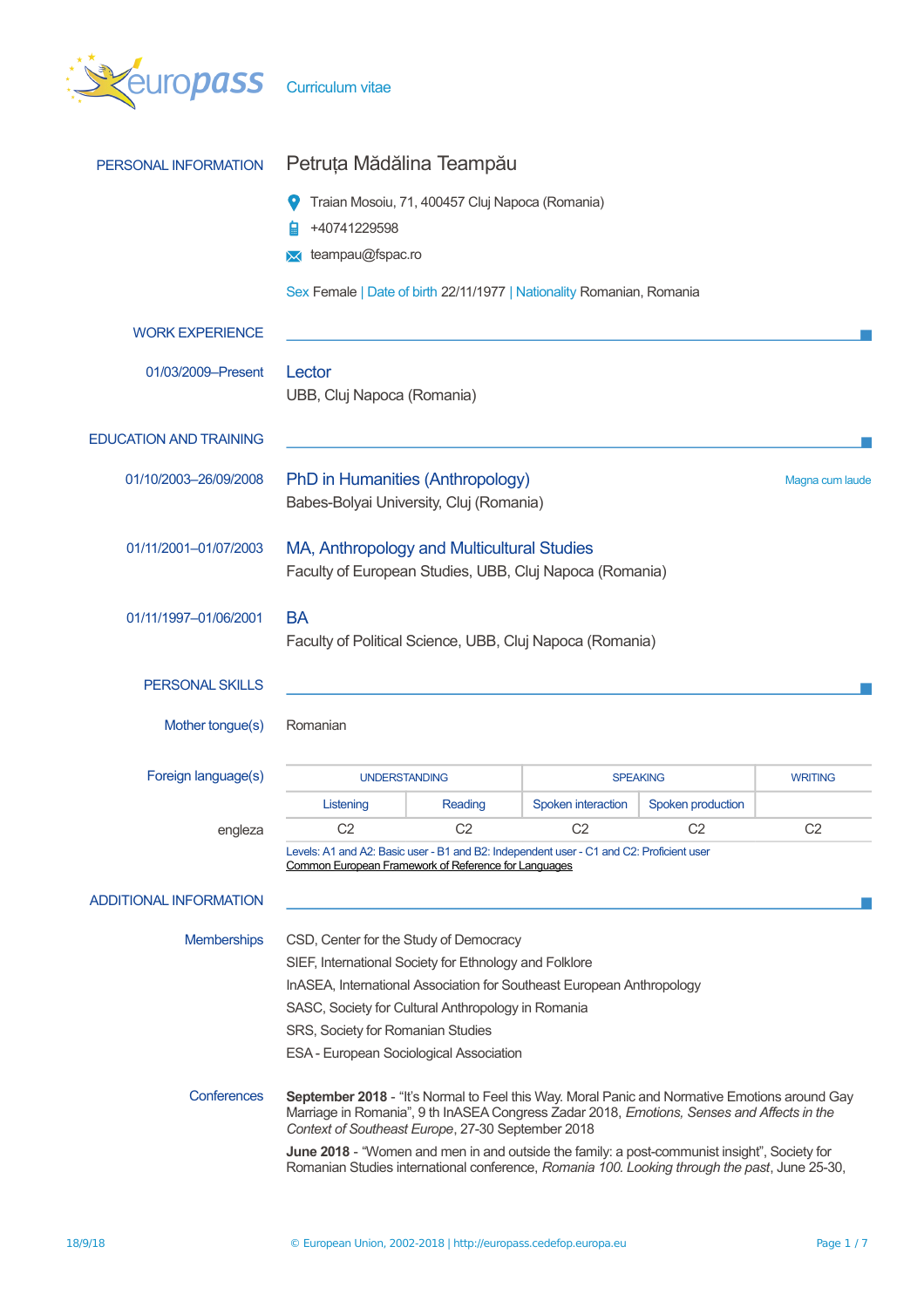

### 2018

**May 2018** - "Normative Values, Moral Panic and Reconfiguration of Gender Relations. The Case of The Coalition for the Family", at SCOPE: SCIENCE OF POLITICS – International Interdisciplinary Conference of Political Research, *Gender&Politics. The challenges of globalization*, Bucharest, May 18-19, 2018

**February 2018** - invited lecture "Rigidity and flexibility in the governance of the Danube Delta", at UCL, Leuven, in the framework of the program "Danube. L'Europe a l'epreuve d'un Fleuve".

**August 2017** - "Romanian women in and out of communism: work, solidarity, empowerment", RN14\_04a\_H: Feminist Politics, 13<sup>th</sup> Conference of the European Sociological Association, Athens, Greece, August 29 – Sept 1, 2017.

**May 2017** - national conference "Istoria socială a comunismului românesc. Surse, metodologii, abordări, perspective", Cluj

**March 2017 -** key speaker la School of Languages and Social Sciences, Aston University, Birmingham, cu prelegerea "Women in communist Romania (1965-1989): gender, politics and embodied ideology".

**March 2017** - research workshop "Remembering/Forgetting Imperial Past: Nationalism and the Making of Ethnicities around the Black Sea", organized byCentre for Critical Inquiries in Society and Culture, Aston University, Birmingham

**September 2016** - international conference European Sociological Association (ESA) RN 36 Midterm Conference 'Social transformations: new challenges, practices, and critique' (Sibiu)

August 2016 – international conference "Environment, Body and other Complex Systems in Symbolic Interactionism", Seattle, USA.

**May 2016** – international conference SCOPE Contemporary challenges of Political research, Bucuresti.

**August 2016** - international conference "Environment, Body and other Complex Systems in Symbolic Interactionism", Seattle, USA.

**November 2015** - lecture in the framework of Off Campus Program (partnership FSPAC, UBB – Fundatia Noi Orizonturi), titled *Embodied citizenship: women's emancipation in communist Romania*.

**May 2015 –** international conference "Transylvanian Political Science Conference", Cluj Napoca

**June 2015** - international conference of Society for Romanian Studies, Bucuresti

**September 2014** – invited lecture at the Summer School "Performance: Art, Culture, History", organized by Graduate School for East and Southeast European Studies, Regensburg.

**October 2013** – "Cultures of Mobility and Immobility", the 10th National Conference of the Romanian Society of Cultural Anthropology

April 2011 – The 6th InASEA Conference on "Southeast European Post (Modernities)", Regensburg

**April 2011** – SIEF Congress, "People make places: ways of feeling the world", Lisabona

June 2010 – Public lecture "Sulina – oamenii, natura, locurile", Seminar of Qualitative Research, Insitutul-Arhiva de Folclor, Cluj

September 2010 – "New Cultures, New Anthropologies". The 7th National Conference of the Romanian Society of Cultural Anthropology

**May 2009** - The 5th InASEA Conference on "Migration to, from, and in Southeastern Europe: Intercultural Communication, Social Change and Transnational Ties" (Ankara, Turkey)

**December 2008** – participation at the international symposium "Action Research and Feminism", Cluj **Napoca** 

**November 2008 –** international conference "The Intercultural Challenge. Contemporary Issues and Perspectives", Cluj Napoca

**July 2007** – participation at the symposium "Academic cultures and the feminist critique", Cluj, with a lecture . Lost in translation. Problems of translating the body".

**May 2007** – participant at 4th International Conference InAsea "Region, Regional Identity, and Regionlism in Southeastern Europe", Timisoara

**March 2007** – lecture on gender studies at Emil Racovită Highschool, Cluj Napoca, in the framework of Comenius 1 "Encouragement for Changes" European project.

**April 2005 –** lecture at "Paisii Hilendarski" University, Plovdiv, Bulgaria, on "Approaches in the anthropology of urban spaces"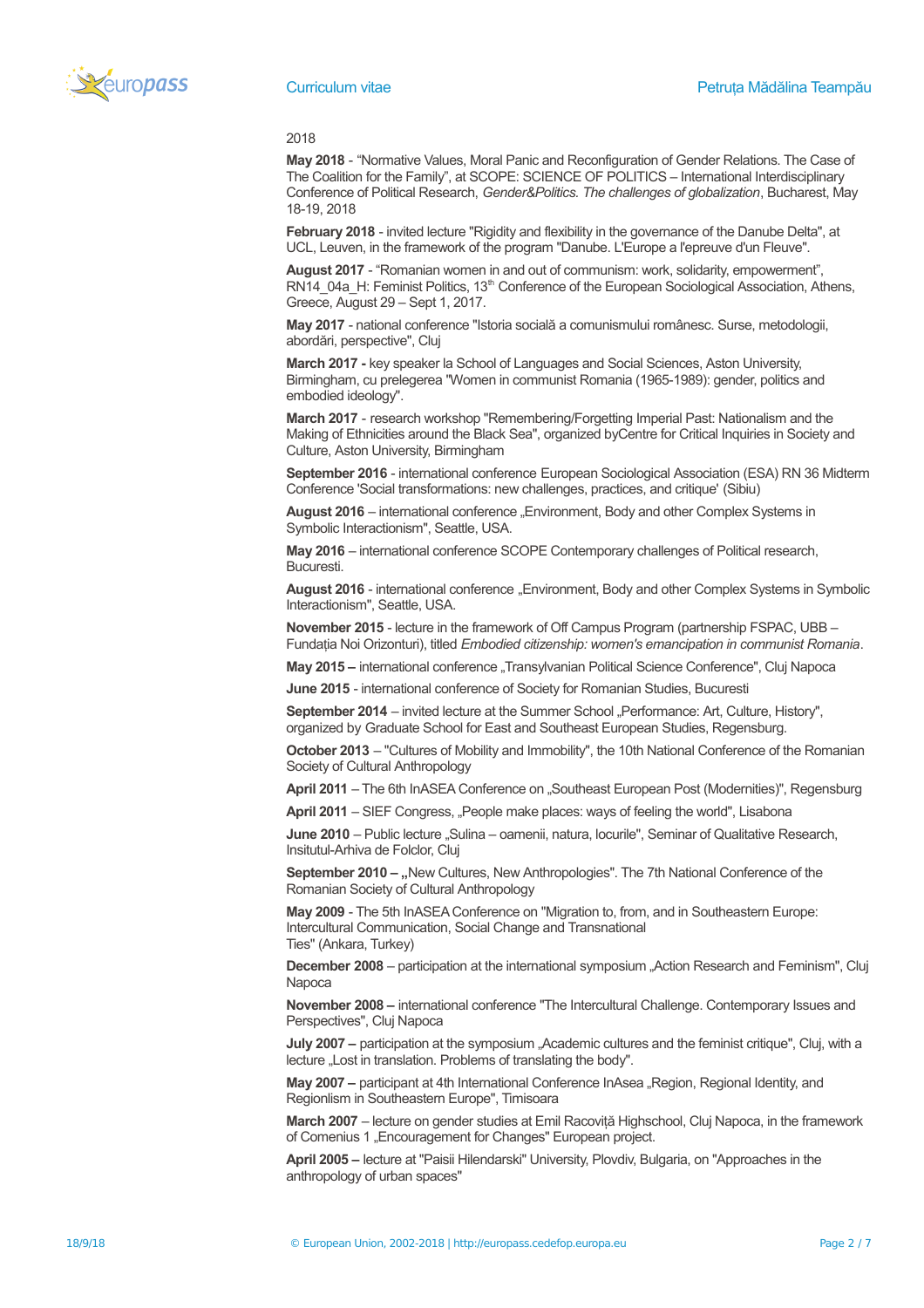

**October 2004 –** international conference "Globalism, Globality, Globalization", Cluj Napoca

**Ma**y **2004** – communication "Antropologia politică şi domeniul său", at *Zilele Academice Clujene*, Arhiva de Folclor a Academiei Române, Cluj Napoca

**June 2003 –** co-organizer and participant in the international conference "Renegotiating socio-cultural identities in the post-socialist Eastern Europe", Cluj Napoca

### Honours and awards Professor Bologna - 2012 - awarded by ANOSR (National Alliance of Student Organisations in Romania)

Projects **October 2015-September 2017** - grant director PN-II-RU-TE-2014-4-2097, "Embodied citizenship: women's emancipation in communist Romania".

> **July 2015 - January 2016 -** member in the research team in collaboration with PATRIR, project on school drop-out, case study "EduPace Club".

**October 2014 - June 2015 -** member in the research team in collaboration with Worldvision Foundation, project "Preventing school drop-out and early school leave".

**September 2013 - march 2014** - member in the research team for the project "Hate-speech in Romania" (collaboration with FDSC)

**February-September 2012** – national coordinator qualitative research with Fundatia Noi Orizonturi

**August-September 2012 -** Fieldwork, Sulina

**August-September 2011 -** Fieldwork, Sulina

**July-August 2010 -** Fieldwork, Sulina

**August 2009 –** Fieldwork, Sulina, international Project "Nature, culture, planning in the Danube Delta" (with St. Cloud State University, Minnesota).

**July 2009** – Fieldwork, Cehia/Germania, international research project *European City Seminars*, organized by Multicultural Centre Prague.

**July 2009** – Fieldwork, Ukraine, international research project "Nature, culture, planning in the Danube Delta" (cu St. Cloud State University, Minnesota).

**2007-2008** - grant director CNCSIS, project TD-374/2007, "Body and ideological discourse in postcommunist Romania".

**August 2006, July-August 2007, August 2008** - Fieldwork, Sulina.

**June 2006 -** Fieldwork, Tulcea

**July 2004** - Fieldwork (Hunedoara) collaboration with SECS and Desire Foundation.

**2002-2005 -** project assistant for the Interdisciplinary Group for Gender Studies

**June 2003 -** co-organizer and participant in the international conference "Renegotiating socio-cultural identities in the post-socialist Eastern Europe", Cluj Napoca

**May 2003 -** co-organizer and participant in the program "Gender Studies Week" (19-26 May), promoting the new M. A. program at the Faculty of European Studies "Gender, Differences, Inequalities"

**March 2003 -** co-organizatoare a programului "Muncile femeilor" (Casa Tranzit).

Publications **Authored book (international editing house)**

Local cosmopolitanism. Imagining and (re)making privileged places (with Kristof van Assche), Springer Books, 2015.

# **Articles published in ISI journals**

Van Assche Kristof, Martijn Duineveld, Raoul Beunen, Teampau Petruta-Madalina, **"***Delineating locals: Transformations of knowledge/ power and the governance of the Danube Delta"*, *Journal of Environmental Policy & Planning*, 13:1, 2011, P.1 – 21 [autor 4] (impact factor 0,615)

Van Assche Kristof, Raoul Beunen, Joren Jacobs, Teampau Petruta-Madalina, *"Crossing trails in the marshes: rigidity and flexibility in the governance of the Danube Delta*", *Journal of Environmental*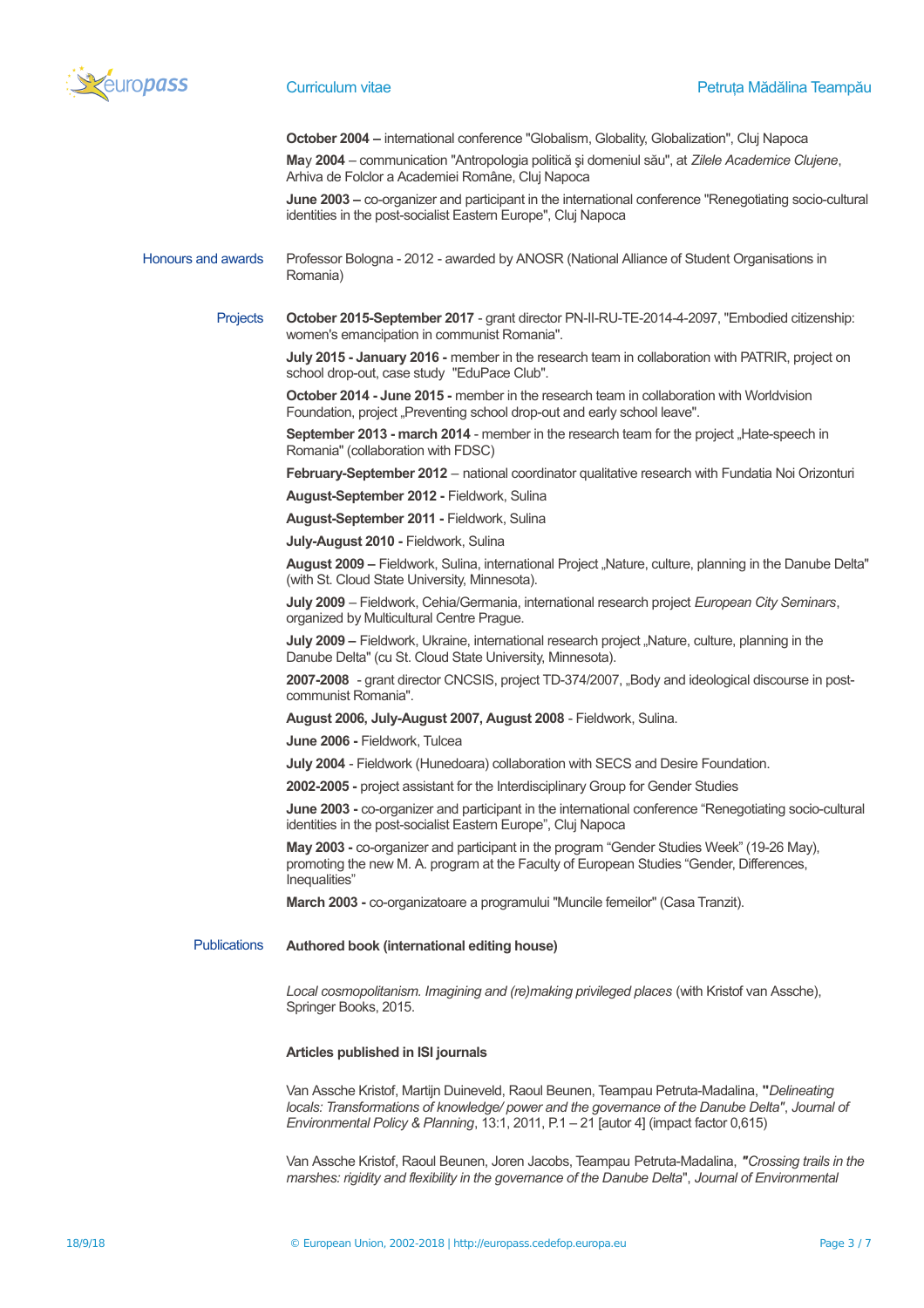

*Planning and Management*, 2011, P.1 – 22 [autor 4] (impact factor, 1, 107)

Van Assche Kristof, Sandra Bell, Teampau Petruta-Madalina, *"Traumatic Natures of the Swamp: Concepts of Nature in the Romanian Danube Delta*", *Environmental Values*, 21:2, 2012, P.163 – 183 (impact factor 1, 372) [autor tert]

Kristof Van Assche, Patrick Devlieger, Gert Verschraegen "Forgetting and remembering in the margins: Constructing past and future in the Romanian Danube Delta", *Memory Studies*, Vol. 2, No. 2, 211-234, 2009, Sage Publications, (impact factor 1,07)

# **Articles published in IDB indexed journals**

Women's Role In "Popular Democracies". Mobilization Without Emancipation?, in *Analele Universitatii Bucuresti*, 2017: Year XIX, Issue 2, pp. 31-53.

Women leaders and lead workers in communist Romania: a discursive approach", *Europolis. Journal of Political Analysis and Theory*, vol. 10, no. 2/Winter 2016, pp. 131-152.

*"The Romanian Red Body: Gender, Ideology and Propaganda in the Construction of the "New Man"", Ethnologia Balkanica*, 2011, pp. 207-225

"'Landscape of the year'. Social Systems Theory and the Analysis of Cultural and Ecological Adaptation in the Danube Delta" (with Kristof Van Assche), *Studia Politica*, 1/2010, 83-102

"Migratory marginalities: making sense of home, self and mobility" (with Kristof Van Assche), *Ethnologia Balkanica*, vol. 13/2009, part 1, pp. 147-162.

"Layered Encounters: Performing Multiculturalism and the Urban Palimpsest at the 'Gateway of Europe'" (with Kristof Van Assche), *The Anthropology of East Europe Review* 27(1): 7-19, 2009.

"Sulina, Sulina/when there's water, there's no light. Narrative, memory and autobiography in a Romanian town" (with Kristof Van Assche), in *Identities: Journal for Politics, Gender, and Culture,* Vol. 7: 33-70 / No. 1/2 / Summer 2008/Winter 2009

"Cum ti-i norocul, cum dă Dumnezeu". Corp, gen și practici reproductive în comunitățile sărace din Hunedoara", *Nevi Sara Kali*, 1/2009, 200-220.

"Liquid boundaries in marginal marshes. Reconstructions of identity in the Romanian Danube Delta", *Studia Sociologica*, vol. 1-2008, 115-138 (with Kristof Van Assche, Patrick Devlieger, Cristian Suciu).

"Sulina, a dying city in a vital region. Memory, nostalgia, and the longing for the European future" (with Kristof Van Assche), *Ethnologia Balkanica*, 2007, 11, 1, pp. 257-278

"Regionale landschapsarchitectuur in de Donau-Delta. Fragiliteit en schoonheid in de marge van de marge" (with Kristof Van Assche, Patrick Devlieger, Miranda Schutt), in *Blauwe Kamer,* 2007, 11, 1.

"'It won't go away'. Surviving a Feminist Consciousness in Post-socialist Romania", *Intersections: Women's and Gender Studies in Review across Disciplines*, issue 5, pp. 70-75, Fall 2007

"Aerobic and Self-Asserting Discourses: Mapping the Gendered Body in Post-socialist Romania", *Anthropology of East Europe Review*, vol. 24, issue 2, Fall, 2006, pp. 13-24

**Authored books (CNCSIS publishing houses)**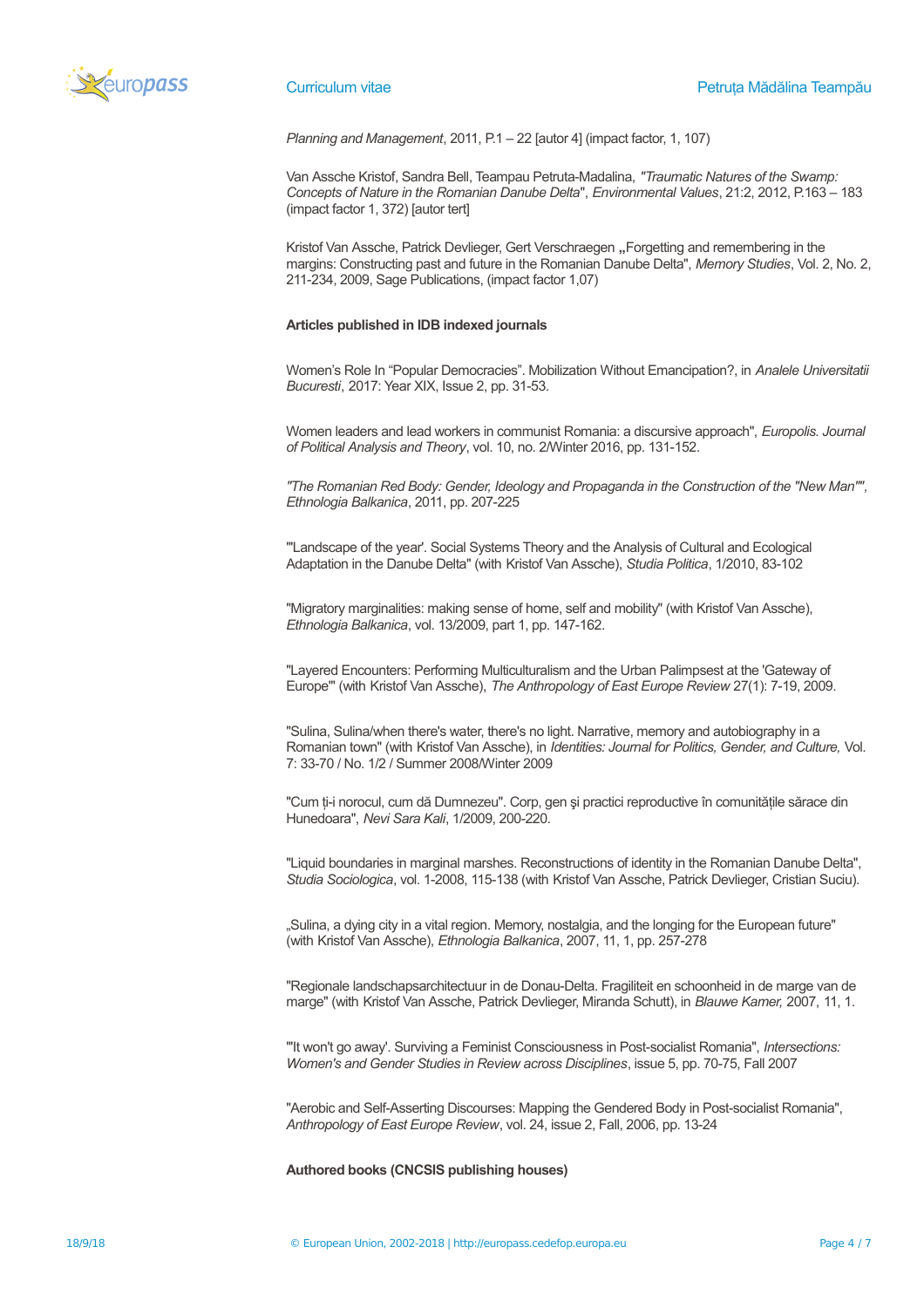

*Sulina fabuloasa*, Cluj: EFES, 2013 (182 p.)

*Sulina, alta lume, alta viata*, Cluj: EFES, 2011 (185 p.)

*Sulina traita de Panait Zachis*, Editura Fundatiei pentru Studii Europene, Cluj-Napoca, 2010, (185 p.)

### **Chapters published by international publishing houses**

**"**Pirates, Fish and Tourists: the Life of Post-Communist Sulina" (with Van Assche Kristof), in *The Biopolitics of the Danube Delta. Nature, history, policies*, Lexington Books, London, Editor: Constantin Iordachi, Kristof Van Assche, 2015, pp. 185-196

"Birds, Fish and the Traumatic Nature of the Swamp: Concepts of Nature in Regards to the Romanian Danube Delta" (with Bell Sandra, Van Assche Kristof), in *The Bio-politics of the Danube Delta. Nature, history, policies*, Lexington Books, London, Editor: Constantin Iordachi, Kristof Van Assche, 2015, pp. 277-300.

"Circumscribing locals: Transformations of Knowledge/Power and the Governance of the Danube Delta" (with Beunen Raoul, Duineveld Martijn, Van Assche Kristof), in *The Bio-politics of the Danube Delta. Nature, history, policies*, Lexington Books, London, Editor: Constantin Iordachi, Kristof Van Assche, 2015, pp. 403-430.

# **Chapters published in national publishing houses**

"Voci tacute, povesti traite: Travaliul interviului narativ", in *Nasterea documentului de folk-lore. Raspantii metodologice*, Ed. Risoprint 2016, ISBN 978-973-53-1720-1.

"Shape your body, shape your life! Imaginarul feminine si discursurile corporalitatii in Romania postsocialista", in *Istoria recenta altfel: perspective culturale,* Andi Mihalache, Adrian Cioflanca (coord.), Iasi: Editura Univ. Al. I Cuza, 2013, pp. 903-928

"They give you pills, if you have money, you take them, if not, you die… Body, gender and Illness Narratives in Poor Communities", in Elena Barbulescu (ed.) *People and the state. Divergent medical discourses*, Cluj Napoca: MEGA, 2011, pp. 163-184.

"Corpul in prezent, prezentul in corp", in Laura Grunberg (coord.) *Introducere in sociologia corpului. Teme, perspective si experiente intrupate*, Iasi: Polirom, 2010, pp. 15-27.

"'Munca, tinerete, frumusete'. Corp, feminitate, sexualitate in regimul comunist", in Laura Grunberg (coord.) *Introducere in sociologia corpului. Teme, perspective si experiente intrupate*, Iasi: Polirom, 2010, pp. 121-140.

"Piele tatuata, piele narata" (Cu Nicoleta Colopelnic), in Laura Grunberg (coord.) *Introducere in sociologia corpului. Teme, perspective si experiente intrupate*, Iasi: Polirom, 2010, pp. 259-279.

"'...si indata purcese grea'. Nasteri exceptionale si destin ero(t)ic in basmul fantastic romanesc", in Alina Branda, Ion Cuceu (eds.) Romania Occidentalis-Romania Orientalis: volum omagial dedicat prof. univ. dr. Ion Talos, Cluj: EFES, Mega, 2009, pp. 635-650.

"Corpul in teoriile sociale", in Laura Grunberg (coord.) *Corp-arta-societate. Reflectii genizate*, Bucuresti: UNARTE, 2010

"Sulina – oraşul de la capătul lumii", Ion Cuceu (ed.) *Alternative antropologice şi etnologice în*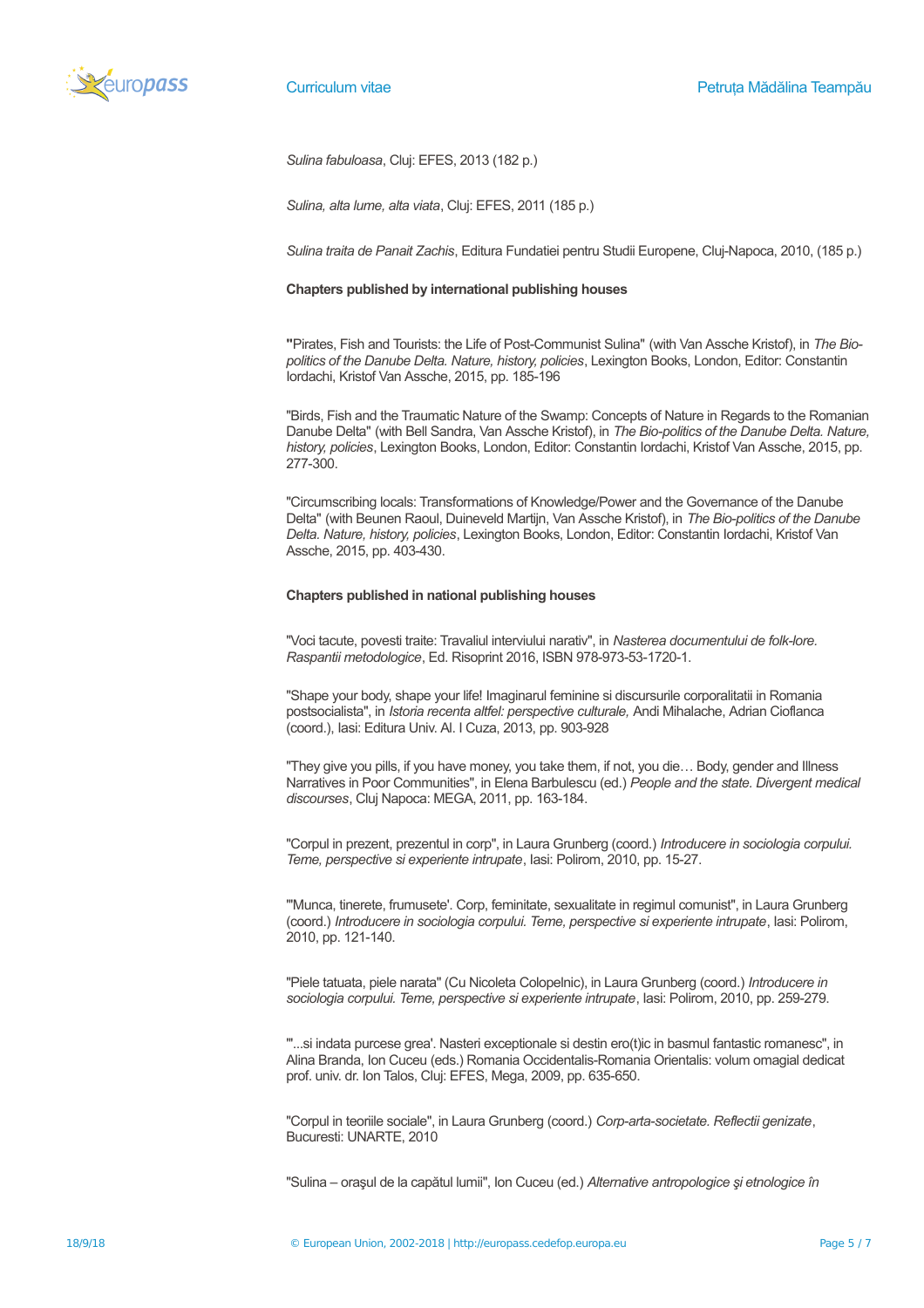

*cercetarea culturilor. Studii şi comunicări*, 2009, Cluj Napoca: EFES, 339-350.

"Femeia – constructorul unei vieţi noi şi mamă de constructori". Corp, gen şi ideologie în propaganda comunistă a anilor '70", in Enikő Magyari-Vincze, Hajnalka Harbula (eds.) *Antropo-Amprente. Lenyomatak. Imprints*, EFES, 2008, pp. 97-112.

"Globalising Space: An Anthropological Reading of the Central Park in Cluj", in Cristina Rotar (ed.) *Globalism, Globality, Globalisation*, Cluj Napoca: EFES, 2006

"One Hour Just for Myself. Aerobics and the Body of Transition", în *Renegotiating socio-cultural identities in the post-socialist Eastern Europe*. *Conference,* Cluj: EFES, 2004

## **Applied research**

"Discursul instigator la ura in Romania" (coord. Gabriel Badescu, Daniela Angi), FDSC, 2014, http://www.fdsc.ro/library/files/studiul\_diu\_integral.pdf

**"**Raport de evaluare calitativă a efectelor programului IMPACT", *Programul de educatie nonformala IMPACT. Efecte asupra tinerilor si profesorilor***,** coord. Octavia Bors, Cluj: EFES:, 2013, pp. 73-144.

"Povesti de succes in programul Impact", Fundatia Noi Orizonturi, 2012

### **Online publications**

"Corp gandit, corp trait. Ipostaze teoretice in stiintele socio-umane", 2009, [http://corpuri](http://corpuri-perspectivecontemporane.blogspot.com/2009/11/corp-gandit-corp-trait-ipostaze.html)[perspectivecontemporane.blogspot.com/2009/11/corp-gandit-corp-trait-ipostaze.html](http://corpuri-perspectivecontemporane.blogspot.com/2009/11/corp-gandit-corp-trait-ipostaze.html)

*"Sulina – the city of memories",* [http://europeancityseminars.blogspot.com/2009/03/petruta](http://europeancityseminars.blogspot.com/2009/03/petruta-teampau-sulina-city-of-memories.html)[teampau-sulina-city-of-memories.html](http://europeancityseminars.blogspot.com/2009/03/petruta-teampau-sulina-city-of-memories.html)

"Jáchymov all inclusive: uranium hell and spa paradise. Narrating a Czech town", 2009, [http://www.evropskemesto.cz/cms/index.php?option=com\\_content&task=view&id=700&lang=english](http://www.evropskemesto.cz/cms/index.php?option=com_content&task=view&id=700&lang=english)

### **Translations**

Yaron Matras, Viitorul limbii romani: către o politică a pluralismului lingvistic, Institutul pentru Studierea Problemelor Minorităţilor Naţionale, Cluj-Napoca, Studii de atelier. Cercetarea minorităţilor naţionale din Romania. Working papers in Romanian minority studies, nr. 13/2009

Henrietta L. Moore, *Feminism şi antropologie*, [traducere] Cluj: Editura Fundaţiei Desire, 2005

# **Edited books:**

*Renegotiating socio-cultural identities in the post-socialist Eastern Europe*. *Conference, Cluj, June 2003*, Cluj: EFES, 2004 (cu Enikő Magyari-Vincze).

*Gen, Societate şi Cultură. Cursuri în studii de gen*, Cluj: Editura Fundaţiei Desire, 2004 (cu Enikő Magyari-Vincze).

Scholarships **2001-2002** - scholarship for excellence from UBB.

**July 2005** participant at the 14<sup>th</sup> Annual Graduate Summer Institute, *Democracy and Diversity*, Krakow, organized by Transregional Center for Democratic Studies and New School for Education,